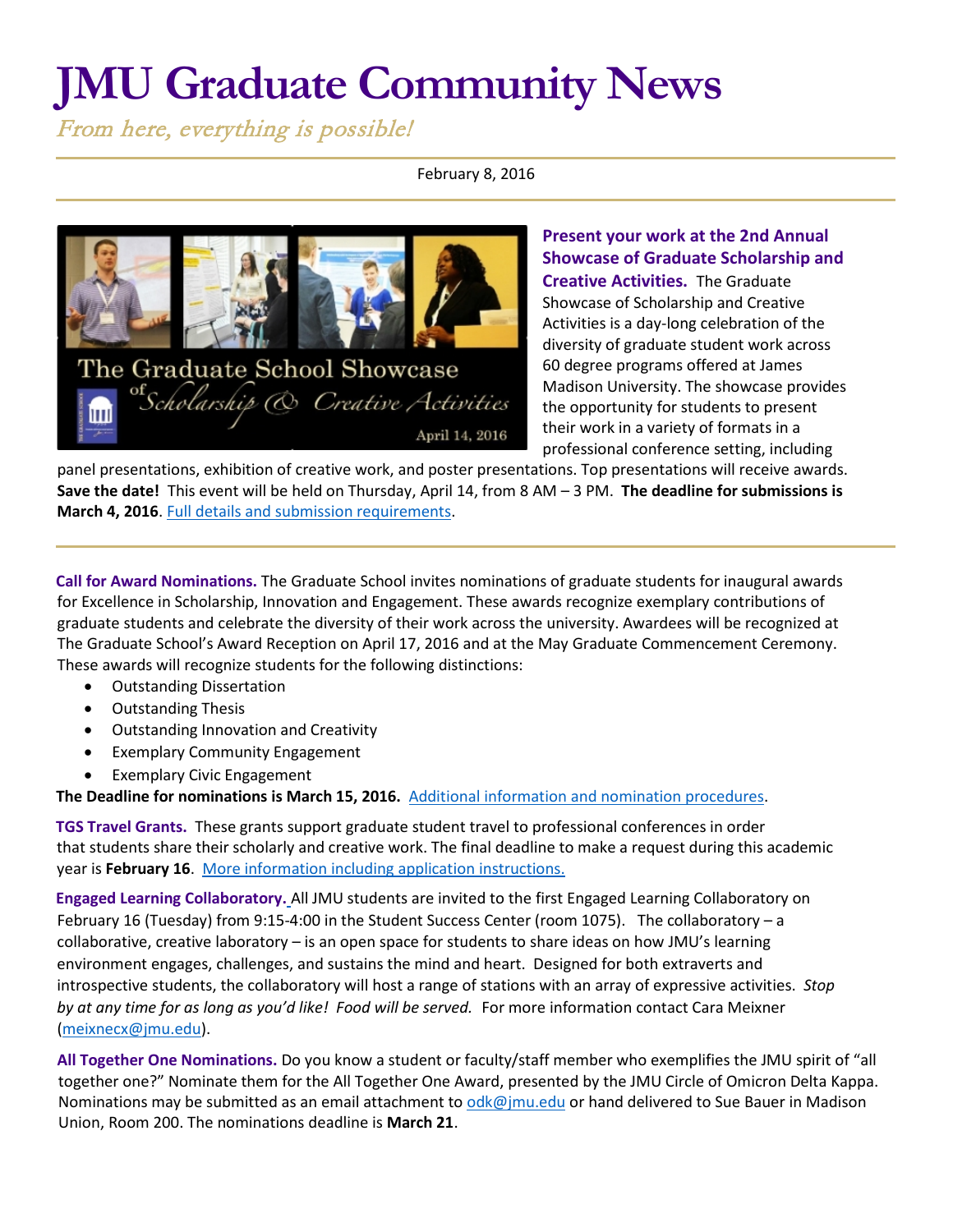**Need help with math, writing, or other subject areas?** JMU offers assistance to students at various Learning Centers across campus including the University Writing Center and the Science and Math Learning Center. Students can even attend tutoring sessions for digital communication related assignments. For more information, visit the JMU Learning [Centers website.](https://www.jmu.edu/learning/)

**Looking for something to do in Harrisonburg?** Check out the Harrisonburg Downtown Renaissance [website](http://celebratedowntownharrisonburg.com/new-page-76/) for entertainment options in Downtown Harrisonburg. For example, Valentine's Day deals are available.

**Keep up with Graduate Student Association (GSA) Events.** The GSA is a student-led and student-run organization that provides professional and social opportunities to all JMU graduate students and alumni. [Like them on Facebook.](https://www.facebook.com/JMUGSA?fref=ts) [Find](https://twitter.com/JMUGSA) [them on Twitter. \(](https://twitter.com/JMUGSA)gsa@jmu.edu; 568-7088[\) More information](http://www.jmu.edu/grad/gsa/index.shtml) 

**Generate a buzz about your research and creative activities on Twitter!** Tweet interesting findings, conference presentations, publications, performances and exhibitions using either #JMUgradresearch or #JMUgradwork. The GSA and The Graduate School will retweet your stories!

## **Upcoming Events & Deadlines**

- **February 9: Student Assessment Day.** Undergraduate students will be participating in Assessment Day. Please contact your instructor to find out whether your classes will be held. Classes beginning at or after 4 PM will be held as usual.
- **Furious Flower III – Film Screening and Panel Discussion**, February 11, 4 PM. The Furious Flower Poetry Center will provide a partial screening of the new film *Furious Flower III: Seeding the Future of African American Poetry*. After, an esteemed panel of individuals, including the Emmy-Award-winning producer Judith McCray, will lead a discussion with the audience. This celebration of outstanding African American poetry will be held in Madison Union/Taylor 405[. More Information](http://www.jmu.edu/events/furiousflower/2016/02/11-screening.shtml)
- **Travel Grants for Graduate Students.** The final deadline to submit a grant to travel during this academic year is February 16. [More Information](https://www.jmu.edu/grad/current-students/awards/travel-grants.shtml)
- **Contemporary Music Festival**, February 16-18. Guest composer, Stephen Hartke, and The Virginia Sinfonietta are two of the great participants in the JMU School of Music's Contemporary Music Festival! Mr. Hartke will present a discussion about his music, as well as a composition masterclass. Student composers will also host a recital that will feature award winning compositions from JMU students. For full details and times, visit the [Music Events page,](https://www.jmu.edu/events/music/index.shtml) and look for Contemporary Music Festival events.
- **Spring 2016 Career & Internship Fair**, Career and Academic Planning will hold a career and internship fairs on February 16 & 17 from 11 AM – 3 PM in the Festival Conference and Student Center. Students are invited to network with employers and have a professional photograph taken at the LinkedIn photo booth. Dress professionally! [More Information](https://www.jmu.edu/cap/fair/careerfair/students.shtml)
- **Diversity at JMU: Campus Climate and Its Impact on Our Community**, February 17, 7 PM. Dr. Matt Lee and students from the CARDS Lab will facilitate discussion relating to survey findings on the experiences of different identities on campus. Students will have the opportunity to learn about different identities and engage in peerto-peer discussions about diversity at JMU. Located in Madison Union Ballroom. This is a DEEP Impact event sponsored by the [Center for Multicultural Student Services.](https://www.jmu.edu/multicultural/)
- **Toward a Small Family Ethic** will be the topic of a presentation by Dr. Travis Reider. This talk and the discussion that will follow will focus on bioethics and the idea that humans should have two or fewer children for moral reasons. February 19, 3:30 PM, Cleveland Hall 114. [More Information](http://www.jmu.edu/events/philrel/2015/10/10-09-2015_reidertalk.shtml)
- **GSA Meeting.** February 21, 5 PM in the Cohen Center (Wilson 107). Get to know other graduate students, help plan and take part in grad student events, and ultimately contribute to graduate student life at JMU. All graduate students are welcome!
- **The Wild Party – A Roaring Twenties Musical.** The Forbes Center at JMU presents *The Wild Party*, an awardwinning musical about an extravagant 1920's party that quickly turns violent due to jealousy and rage. February 23-28, show times vary[. Ticket Pricing and Show Times](http://www.jmu.edu/forbescenter/events/2016/02/23-wild-party.shtml)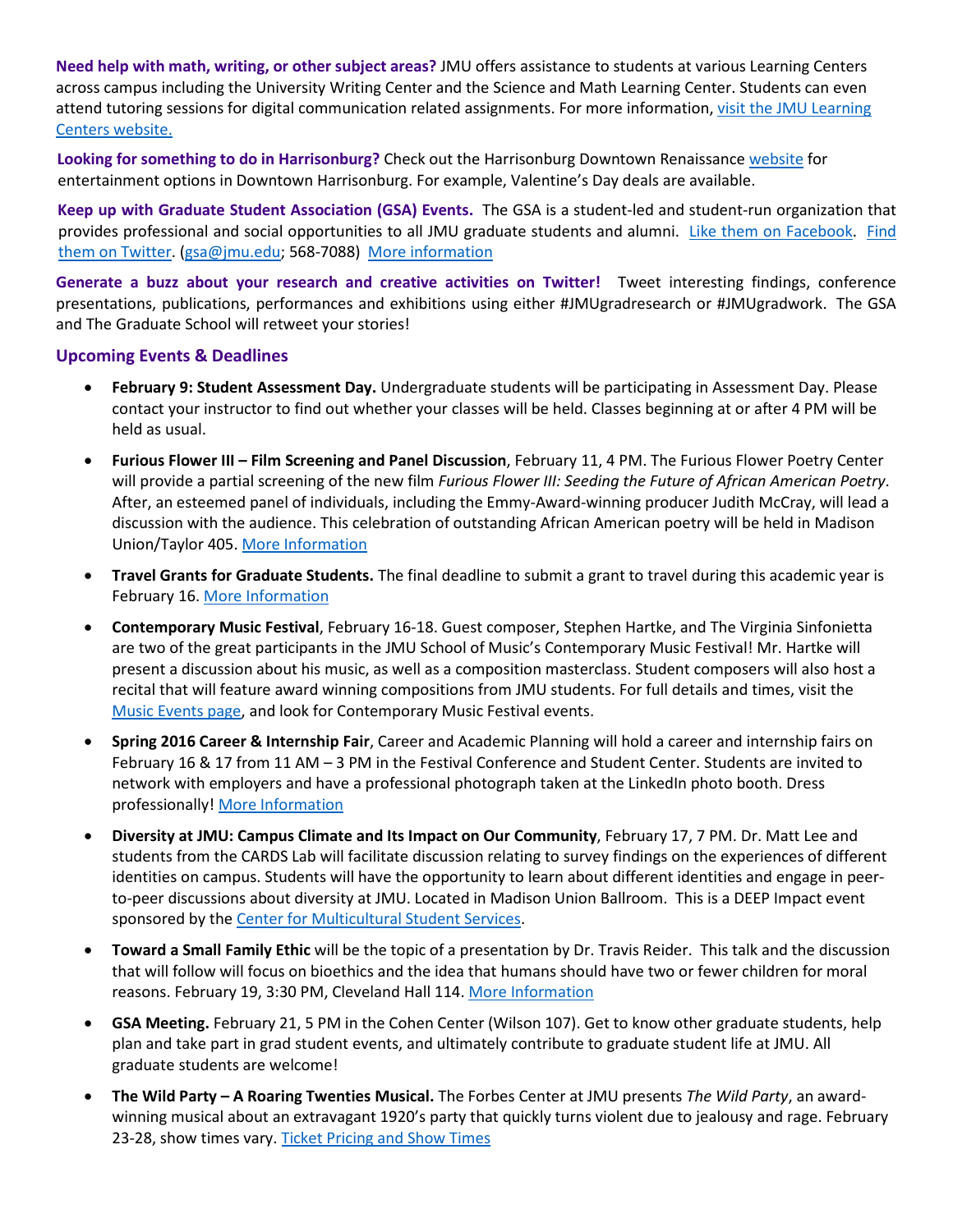- **Common Ground – Soil Biodiversity and Sustainability** will be the topic of the presentation by Dr. Diana Wall, Director of Colorado State University's School of Global Environmental Sustainability and Senior Scientist at the Natural Resource Ecology Laboratory at CSU. Dr. Wall, will speak about her research on the Antarctic Dry Valleys and the effects of climate change on soil biodiversity and ecosystem processes. February 26, 11 AM. [More](http://www.jmu.edu/events/cohencenter/2016/02/26-wall.shtml)  [Information](http://www.jmu.edu/events/cohencenter/2016/02/26-wall.shtml)
- **Women in Leadership Conference: "Leadership at Every Level."** February 27, 8:30 AM 3:30 PM. The third annual Women in Leadership Conference will be held on Saturday, February 27.All students are welcome to take part in this day-long event celebrating the work of women. Women from a vast array of fields will be speaking, so every participant is likely to find a presentation that inspires. Students will also be given the opportunity to connect one-on-one with outstanding female alumni and network. To register and learn more about the conference, please visit the conference's [website.](http://www.alumni.jmu.edu/s/1591/gid3-Alumni/social.aspx?sid=1591&gid=3&pgid=2590)
- **Ryan Sallans: Eating Disorders, Body Image, and My Trans Identity.** As a part of Eating Disorders Awareness Month, Ryan Sallans known for being a public speaker, publisher, and author, will discuss his experience with eating disorders, as well as his journey of self-acceptance as a transgender man. February 29, 7 PM in Grafton-Stovall Theater. [More Information](http://www.jmu.edu/events/healthcenter/2016/02/29-ryan-sallans.shtml)
- **Ethical Dilemmas in the Digital Age.** Virginia Military Institute will be hosting their 2016 Leadership Conference March 7-8. The conference will discuss questions, challenges and dilemmas that have arisen as a result of new technologies and how they affect our individual and national character[. More Information](http://www.vmi.edu/Conferences/Leadership/2015/Leadership_Conference/)
- **March 7 – March 11:** Spring Break
- **"Migration: A Phenomenon of Human History from Its Ancient Origins to the Present Global Situation.** April 14-15. Graduate students and faculty are invited to submit presentation proposals by March 20. The Department of Foreign Languages, Literatures, and Cultures is organizing its 14<sup>th</sup> conference at JMU. This conference will bring together scholars/researchers from a variety of disciplines to investigate ways in which global migration affects and affected countries all over the world. [More Information](http://www.jmu.edu/forlang/conferenceFLLC/call.shtml)
- **The Graduate School's Awards for Excellence in Scholarship, Innovation & Engagement will be held on Sunday, April 17, 2016.** Located in the Madison Ballroom[. More information](http://www.jmu.edu/grad/current-students/awards/awards-for-excellence-in-scholarship-innovation-engagement.shtml)

For additional events of possible interest, regularly check<http://www.jmu.edu/events>

## **Tips from TGS (The Graduate School)**

**Graduate Policies.** You are responsible to read and follow the graduate policies set forth in th[e Graduate](http://jmu.edu/catalog) [Catalog.](http://jmu.edu/catalog) Important information regarding degree progress, including rules for successful progression and continuous enrollment are also on the [Graduate School website](http://www.jmu.edu/grad/current-students/degree-progress/beginning.shtml)

**Approval of a Thesis or Dissertation Committee.** Students who are completing these sorts of project must submit a signed approval form to The Graduate School by the second week of the semester in which the student first registers for thesis or dissertation credits. Approval form

**Monitor your Dukes E-Mail account!** Official information is sent to each student's offi[cial](http://www.jmu.edu/computing/helpdesk/selfhelp/DukesEmail.shtml) [Dukes e-mail](http://www.jmu.edu/computing/helpdesk/selfhelp/DukesEmail.shtml) [account.](http://www.jmu.edu/computing/helpdesk/selfhelp/DukesEmail.shtml) Check your @dukes.jmu.edu e-mail account on a regular basis.

**Monit[or MyMadison!](http://mymadison.jmu.edu/)** The *Student Center* [in MyMadison](http://mymadison.jmu.edu/) [is](http://mymadison.jmu.edu/) where you will find advising information, register for classes, and where you can view "*To Do Items"* that will keep you on track towards graduation. Use the Student Center to update your mailing address and cell phone number. It is *your responsibility* to maintain accurate contact information. Check your account regularly. Don't miss important information!

## **Essential Links:**

- [Graduate School Website](http://www.jmu.edu/grad)
- [Graduate Policies](http://www.jmu.edu/catalog/index.shtml)
- [JMU Student Handbook](http://www.jmu.edu/osarp/handbook/)